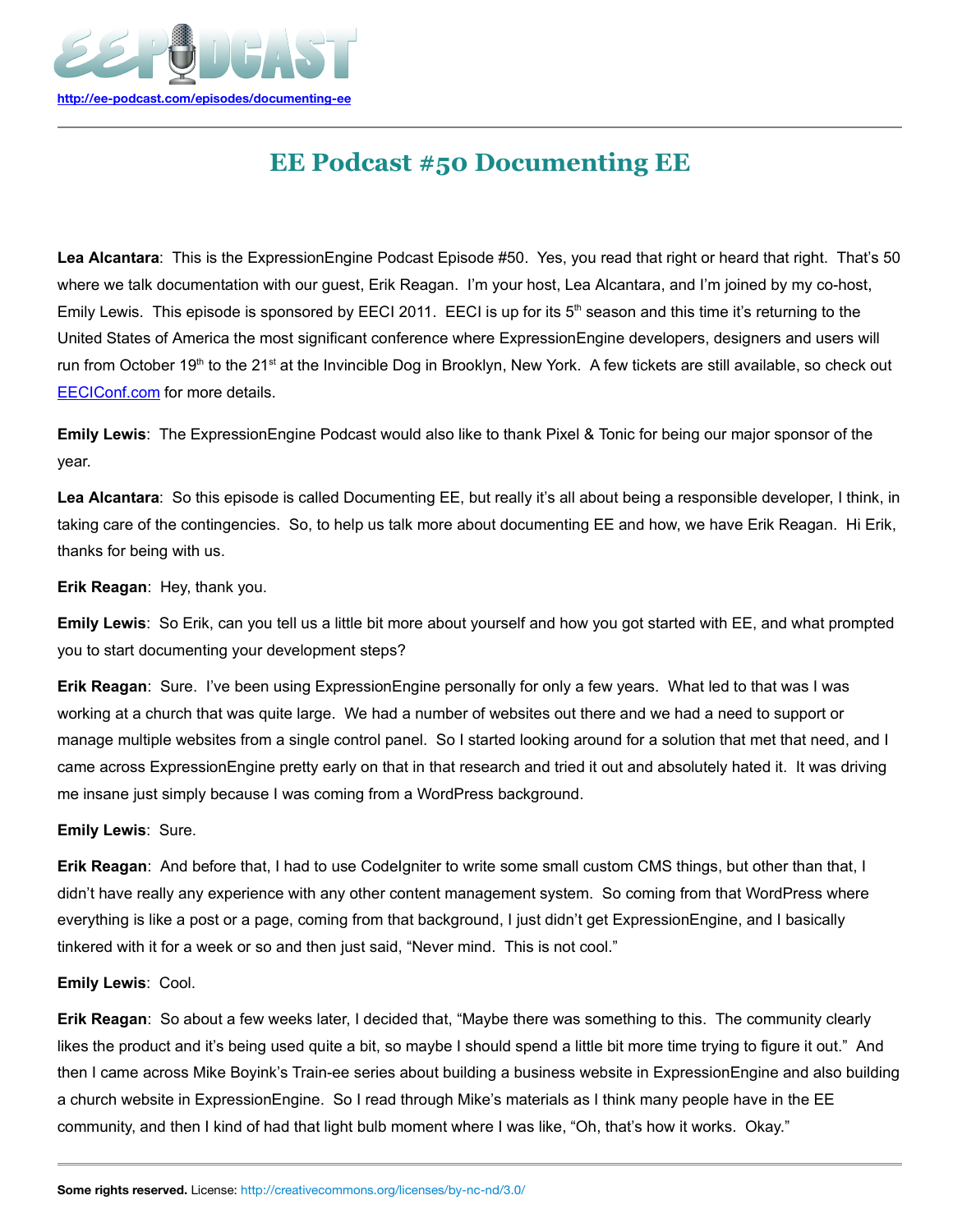

And so I started to dive in as much as I could to learning about Ryan Irelan's Screencasts and I read as much as I could and read through the documentation and really started to really understand the product more and more, and I started to like it more and more. So we ended up using it for that site and those are multiple sites, and I'm very thankful that we did. At the same point in time, I was doing some freelance stuff and I began to use ExpressionEngine for all of my client's project and I basically haven't really looked back since then. At that point, I was trying to build a small CMS with CodeIgniter and realized that I had absolutely no need to do that because ExpressionEngine was what I needed and much more than I could have built on my own.

At this point, it was pretty close to the announcement of EE2 being on CodeIgniter and I was all excited about that. A couple of weeks later, I finally saw that coming to fruition. So that was kind of what initially drew me into ExpressionEngine was just the community that seem to rave about the product and then the fact that it was eventually going to be built on CodeIgniter, which I was already familiar with.

**Lea Alcantara**: So in regards to that, like when did you start being more serious about documenting your ExpressionEngine projects. Have you always been a prolific documenter in previous projects, even with WordPress?

**Erik Reagan**: Oh, by no means. I wouldn't even claim the word "prolific" yet.

## **Lea Alcantara**: Okay.

**Erik Reagan**: But the kind of catalyst to this for me was when I actually left that position at that church. I mentioned I was freelancing at that time, and basically, I had a business name. I had a business partner who was a designer. I was the developer and we knew we wanted to have a business long term. We just weren't there yet, and so that was kind of goal all along was to get to the point where I could be self-employed full time, and once that day came, I essentially put in a resignation to the current job and I realized that I hadn't documented much of what I was doing and that the person who was going to be coming behind me was going to be just not in a very good place because of my lack of documentation for how things were set up, and that person might very well be listening to this at some point and nodding in agreement.

Lea, I've actually talked with him quite a bit about that and they've heard a number of apologies, but that kind of what spawned the initial problem was the idea that I'm not going to be the only person working on something, and even if I am, I might have to come back and look at something later and just not remember why I did something that I did. So that was kind of the initial catalyst.

**Lea Alcantara**: That's interesting what you mentioned about sometimes it's not even just for legacy, so if someone goes out and works on a project after you to make it less confusing, I forget a lot of the reasons why I did something.

**Erik Reagan**: Sure.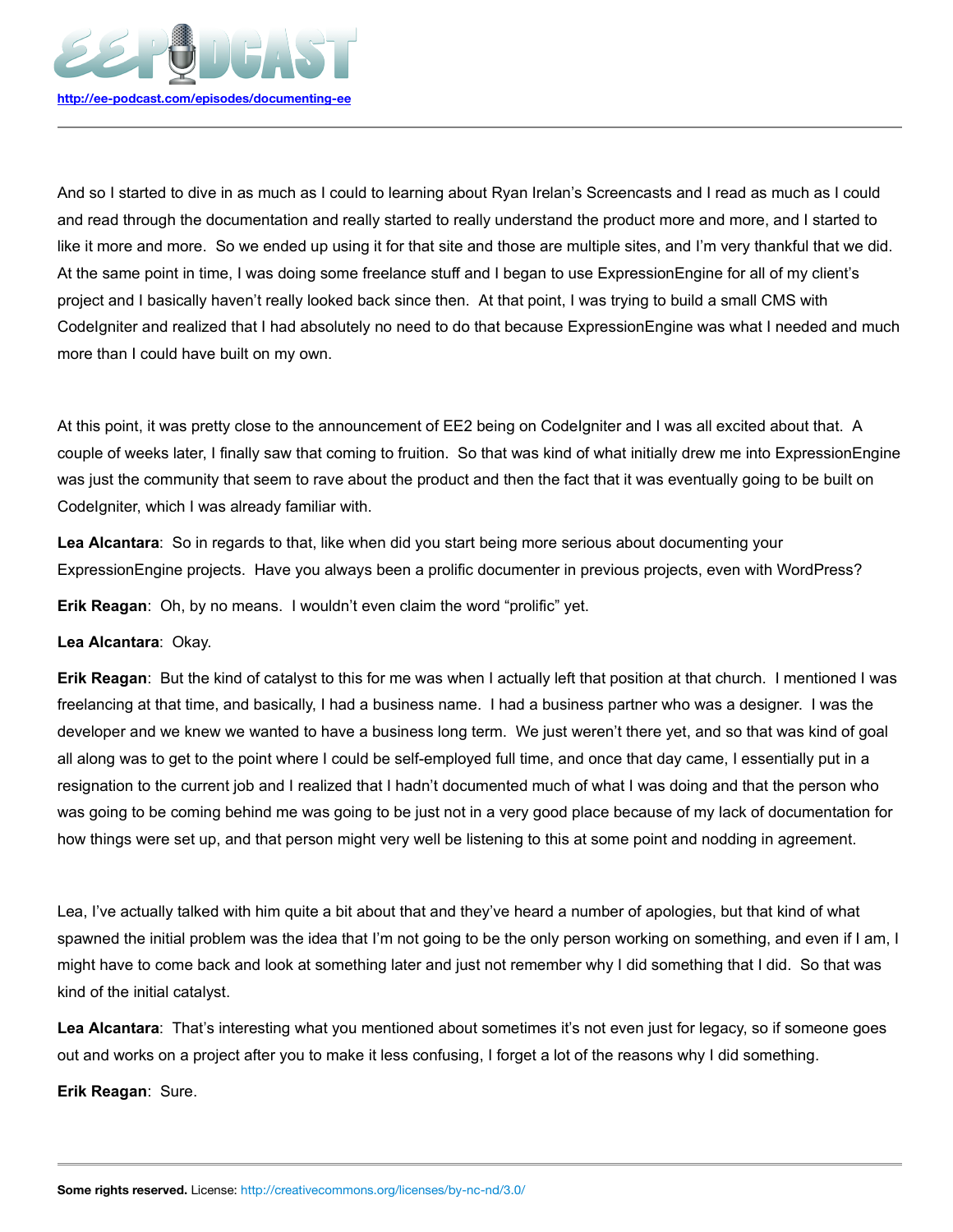

**Lea Alcantara**: And I've got a bit of a confession, sometimes I haven't been perfect with my documenting. In fact, it's next to non-existent. Mind you, I'm trying to become a lot better with it, but I don't know if it's necessarily a bad thing, but I'm mostly the main designer/developer for EE for most of my clients. So if I forget how to do something, but I know I did it before but I didn't document it, I just log into my old client's site and then just re-review that. But that's kind of bad because I'm trying to log into another site, even though I technically shouldn't be doing that because I'm not really doing anything. I'm just reviewing what I did when I should have documented that on my own to refer to for a new project.

#### **Erik Reagan**: Sure.

**Lea Alcantara**: Have any of you guys ever done that?

#### **Erik Reagan**: Oh yeah.

**Emily Lewis**: Well, I do that all the time, and in fact, most of the time. I mean, just from a simple copy and paste perspective, I'm like, "Oh, I did this on this previous project. Let me go into that source code and copy it and paste it." And not even referencing the documentation. It's a bad habit, a very bad habit.

#### **Lea Alcantara**: Yeah.

**Emily Lewis**: But I will say that regarding documentation, Erik mentioned handing over to someone else and also Lea was talking about revisiting, but I spent most of my career working on teams and documenting and even, I guess, a lesser level of documenting and just good commenting was a hallmark of how we did work on a team because files were constantly being passed between. If someone would go on vacation, then someone else have to pick up. So it wasn't even just when a project was finished and we needed to hand it over, but as a project was ongoing with different team members to know what the status of things were.

**Erik Reagan**: It's true.

**Lea Alcantara**: Did you find that too, Erik?

**Erik Reagan**: Yeah, absolutely. Similarly to you, Lea, for the majority of the time I've been doing development, I've kind of been the only person on a certain project and so the goal for me for documentation has more so been individual and personal. My goal is to eventually save myself time and money and to save my client time and money, but never really within the context of working with the team up until this year when that started to come into play for us and it's even more important at that point, I think, to have some kind of documentation within a project. It's where you can just bring someone new on who might not have done anything with that project, but needs to get up to speed quickly rather than telling them, "Okay, we are going to sit down for five hours and click through the site and talk about what does what, or okay, I need you to just go look at the code and try and figure it out." Rather than doing that and saying, "Okay, here is the documentation telling you where these certain key features are and how they work," kind of maybe at a high level and then sometimes even getting down into code samples and the logic behind why something was done.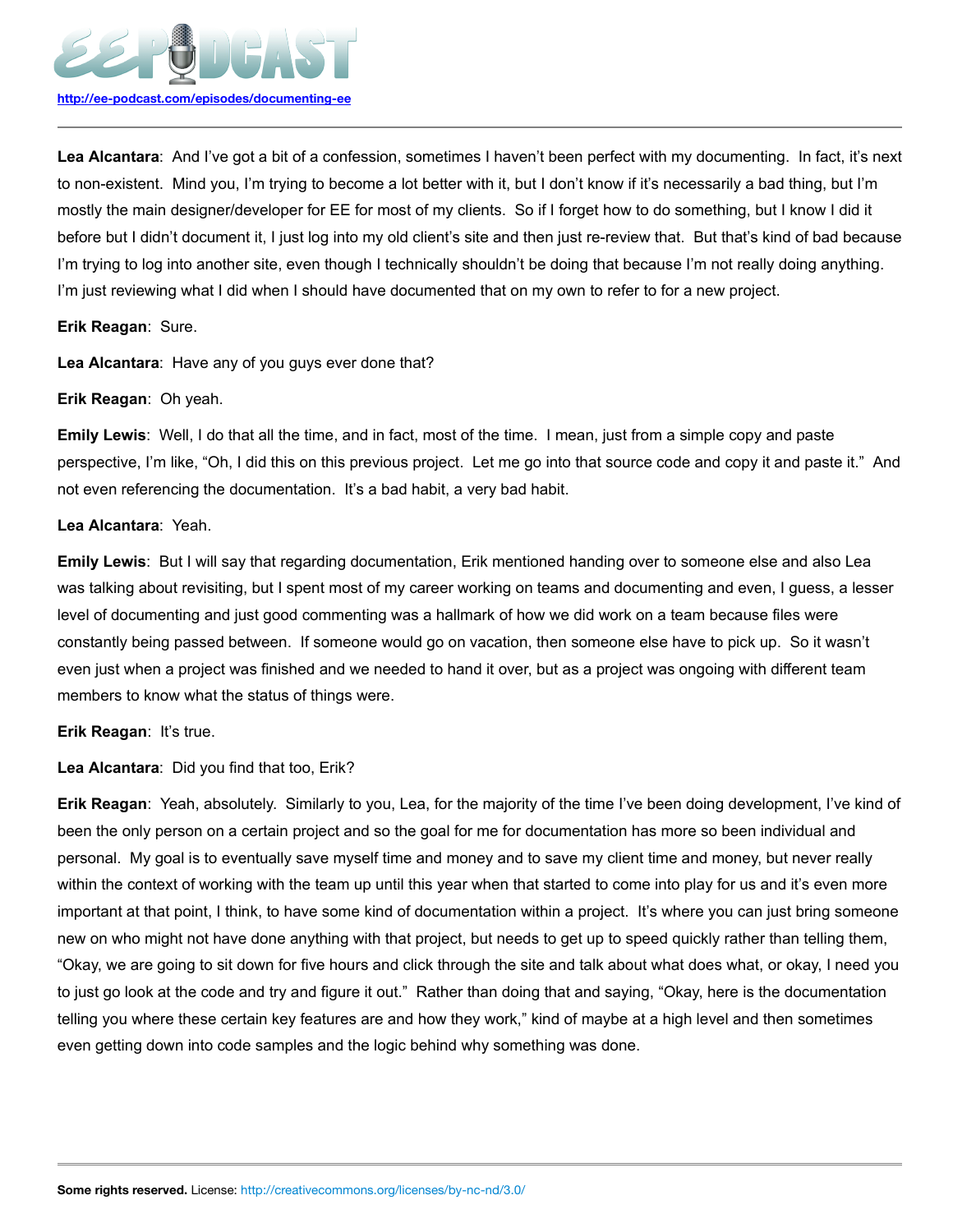

So we are finding more and more about that team stuff now, and I mean, I'll be the first to tell you, it's an ongoing learning process for us, but we definitely wouldn't put documentation aside at all.

**Lea Alcantara**: That's interesting. So Emily mentioned commenting in code. Is there a difference between commenting in, like, while you code versus documenting, or is it really the same thing?

**Erik Reagan**: I think that they go hand in hand. Commenting in code can definitely be separate from documentation, because to me, there are kind of two different pieces to the puzzle. One of them is what I would just consider kind of a master documentation trial or document, and then the other part of it is documenting within your files. So in the context of ExpressionEngine, that means documenting within your EE templates or maybe within custom add-ons you have to write and things like that, and then within the master documentation file, you would more include some of the structure of your content and your site.

I've kind of got this little list that I work from that I basically must include in my own documentation to make sure things are safe, and it's far more than just the site code. It even goes into server environments. If you are working in multiple environments, what does each environment support and things like that?

**Emily Lewis**: Yeah, I was looking at your slide deck from Engine Summit presentation that you did, and you were talking about the things that you documented starting with like the server environments. You also mentioned like your channels and related groups and even working with third-party add-ons. I'm just curious. Like when you start the process of documenting, does it actually start for you before development? For example, you've mentioned server environments. I mean, with all of that stuff, you are going to know in advance. So is it something that is part of sort of the kickoff of the project, the pre-planning and then it's sort of maintained throughout, or do you only start documenting as you are developing?

**Erik Reagan**: If I do it correctly, then it's always before. The goal of the documentation is to provide yourself a roadmap, and with any type of code, it's kind of weird area when you talk about building a website. If you are developing software, I think it's a little more of a clear picture because to me documentation really does need to come first with software. With a website, there is a little bit of grey, I think, just because of the tools that are out there to speed up a process and the types of processes that go into creating websites and the design aspect.

So documentation, for us, definitely needs to start before the development process and it just creates that roadmap. And whenever there is a custom add-on or something involved, it is absolutely necessary and even in more detail. But to touch on the other side, it's also maintained throughout the process of the development. So we will start with the kind of a core set of structure for the channels and custom fields and all that alongside maybe what add-ons do we intend on using. Before we build the site, we pretty much know the add-ons we are going to be using, so we will document those things.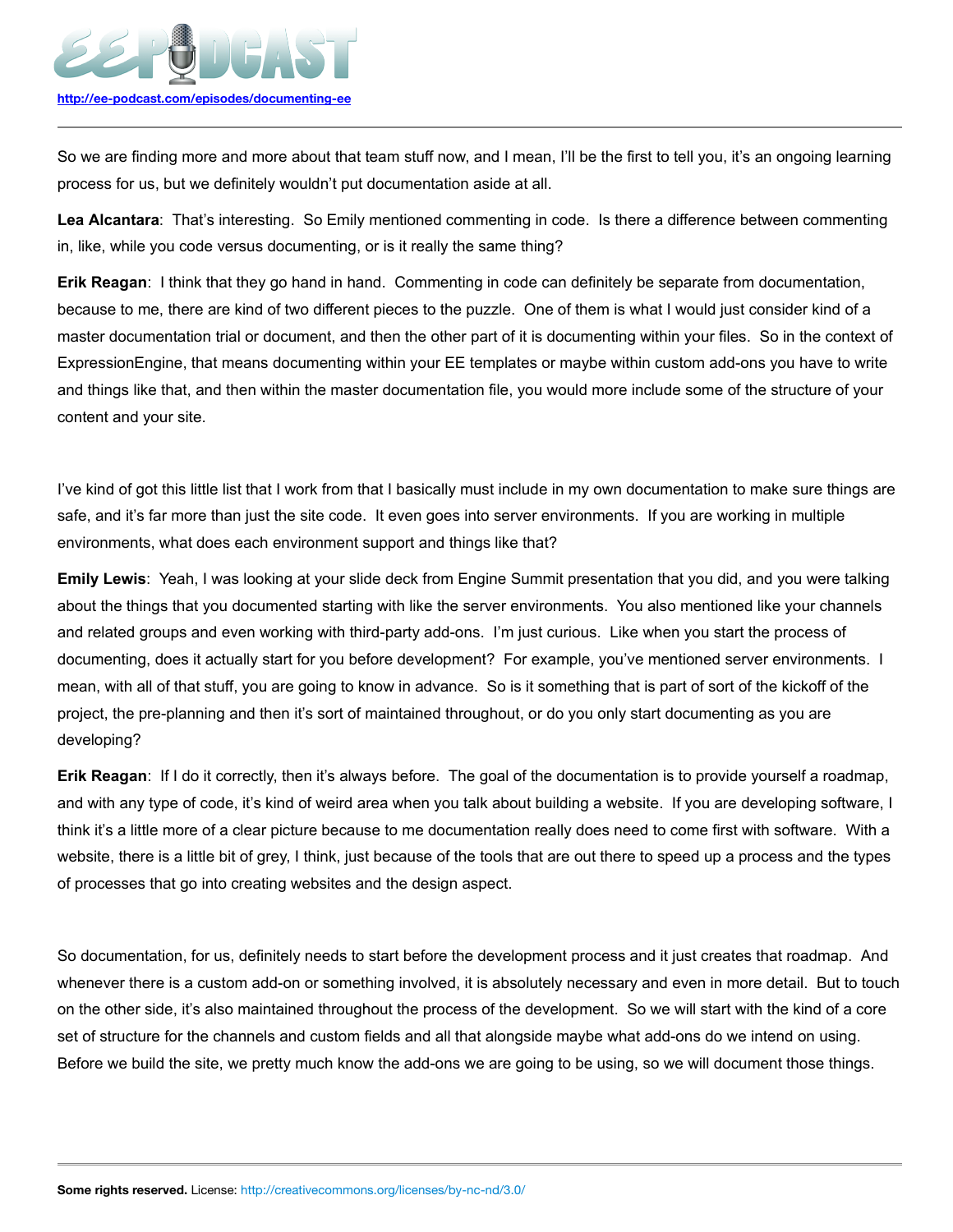

And if there are any nonstandard, what I would consider nonstandard ExpressionEngine techniques that I'm going to use, I'll probably document that just so that if I have, like I said, somebody new on the team or if for any reason, we work with other contractors for a project, they might not build things the same way we do. So it's important to document some of the approach to what you are doing. I think we all kind of know that with ExpressionEngine, it's greatest strength is also its weakness in that you can do so many things in so many different ways and won't get the same result in the end.

**Lea Alcantara**: So I'm curious then with all the documentation that you are doing and trying to do, how have that affected timelines with your general development?

**Emily Lewis**: Oh, that's a great question.

**Lea Alcantara**: Because I mean, I think part of the reason why I guess it's laziness that I don't do documentation as well is because in my mind, they already have kind of track of the stuff that I wanted to do.

## **Erik Reagan**: Sure.

**Lea Alcantara**: And then so I just go in and do it, but then I don't write it down or type it out, like how much more time has increased in order to accommodate documentation?

**Erik Reagan**: Sure. The beginning of a project for us is typically what we will just consider discovery with our clients and where it's mainly interviewing client needs and figuring out what is this site going to really entail or this project, and part of that now is documentation for us. So it's not always something that they see, but before we get too far into even to the design things, we will be working on the documentation. And it does bad time with the early part of our projects, but it will also save us time when it comes time to build the project out. So ultimately, it does add to the project, but it doesn't add a lot.

To give you a kind of an example, if we are building just maybe a simple brochure-type website with some small pieces of dynamic things for blog and articles and maybe some member commenting or something, we will probably spend about two days, and that's two full days, working on the documentation before we begin development.

**Lea Alcantara**: Wow.

**Erik Reagan**: And that's a small website.

**Lea Alcantara**: Interesting.

**Erik Reagan**: And so in the grand scheme of things, though, it's not a lot of time compared to what we spend on the entire project.

**Lea Alcantara**: Sure.

**Emily Lewis**: Now, this documentation…

**Lea Alcantara**: Do you part… well, sorry, sorry. Before we move forward with that, do you price that out for your clients? Do you add that as…

**Some rights reserved.** License: http://creativecommons.org/licenses/by-nc-nd/3.0/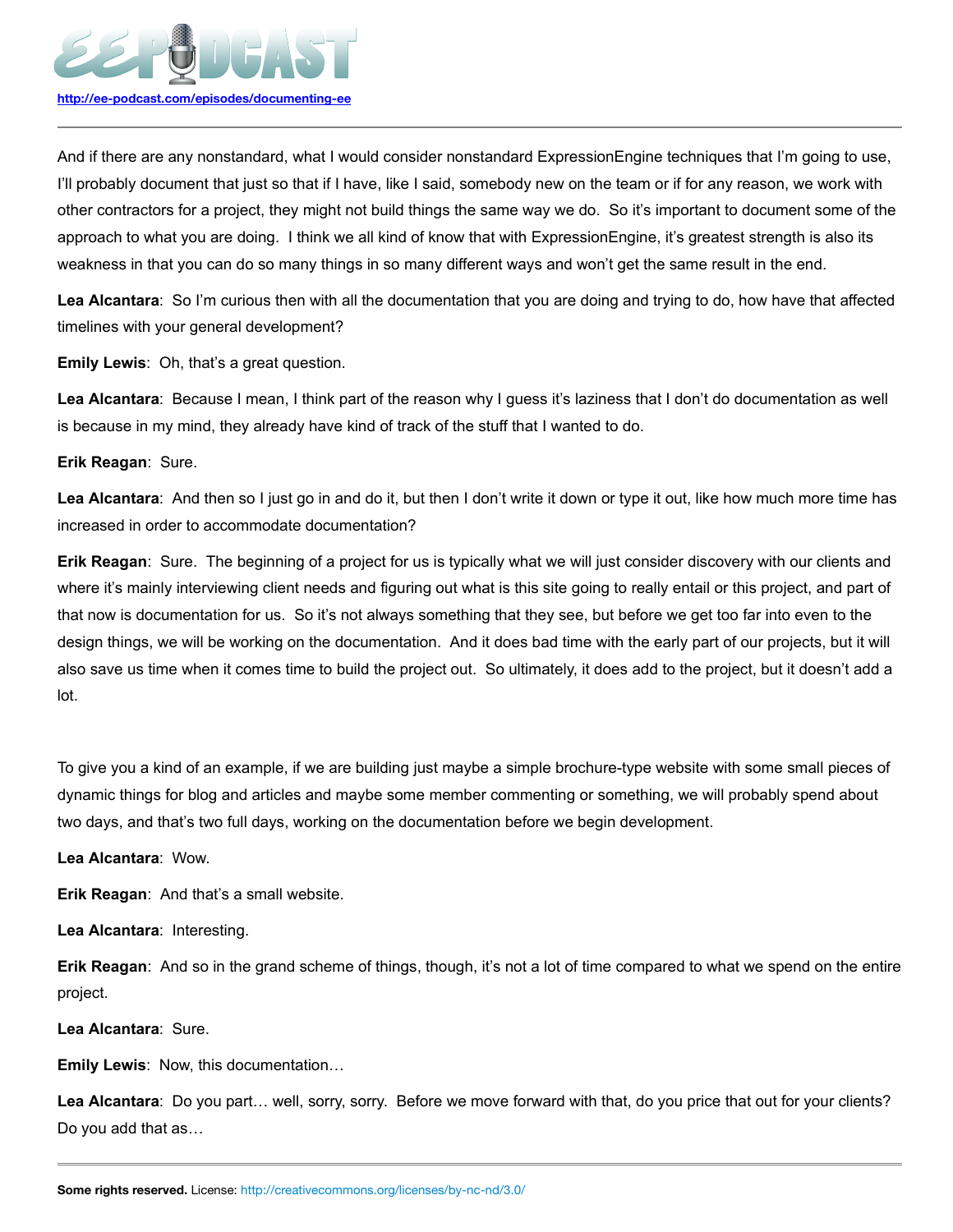

**Erik Reagan**: Absolutely.

**Lea Alcantara**: Yeah. Okay.

**Erik Reagan**: That's a feature. It's huge. So with clients, at least for the ones that we are working with, that is a very good thing that they hear. It's a strong selling point for us in that we have this extra level of responsibility and interest in their time and money, and we are very upfront in saying, "We would like to create a lasting relationship with you as a client. But in the long run if you need to work with someone else, we don't want to be hindering that process." We don't always want to support them in finding someone else to work with.

**Lea Alcantara**: Sure.

**Erik Reagan**: But we definitely want to be responsible and respectful of the time and money that they are going to put into something and supporting us with their business and choosing us as a vendor for their project or a partner on the project. So we want to make sure that we do things in their best interest and in ours, and that's an extra cost to them.

**Lea Alcantara**: Yeah.

**Erik Reagan**: But it's a huge comfort to them as well.

**Lea Alcantara**: Has any of your clients ever rejected that saying, "That's okay, I don't need that."

**Erik Reagan**: No.

**Lea Alcantara**: It's a selling point and they always pick it up, they always pay you.

**Erik Reagan**: Yeah, I've had nobody to say, "Oh, I don't really think you should spend that time on that." Nobody has said that to us yet.

## **Lea Alcantara**: Okay. Cool.

**Emily Lewis**: This sort of reminds me of Leevi Graham's presentation at EECI last year in San Francisco where he talked about the pre-planning process that they do, and it's really, really in depth. And what he had talked about is not only was it a cost that the client was aware of and sort of part of, not only the fact finding and planning and all that other stuff, but it was also the documentation that they put together for their planning purposes at Newism is the actual deliverable. Erik, do you treat documentation in that fashion as a deliverable to the client? And I don't mean the client documentation of how to use the system, but the actual planning and the documentation of EE and the environment.

**Erik Reagan**: No, we have yet to even share that document with anyone other than our development team. We are happy to show it to our clients, but the format that we use is not necessarily going to be friendly to them. We use Textile basically for our documentation format and so we have a single file in the root of our website repositories because all of our sites are in version control, which is I think an important side note that we have a version controlled instance of our documentation. But we keep that in a developer-friendly place, but not in a client-friendly format. So while we are creating it, while they are aware of it, while we are happy to share it with them at any time, they rarely see it. I don't think I've shown any of my clients the actual documentation to this day.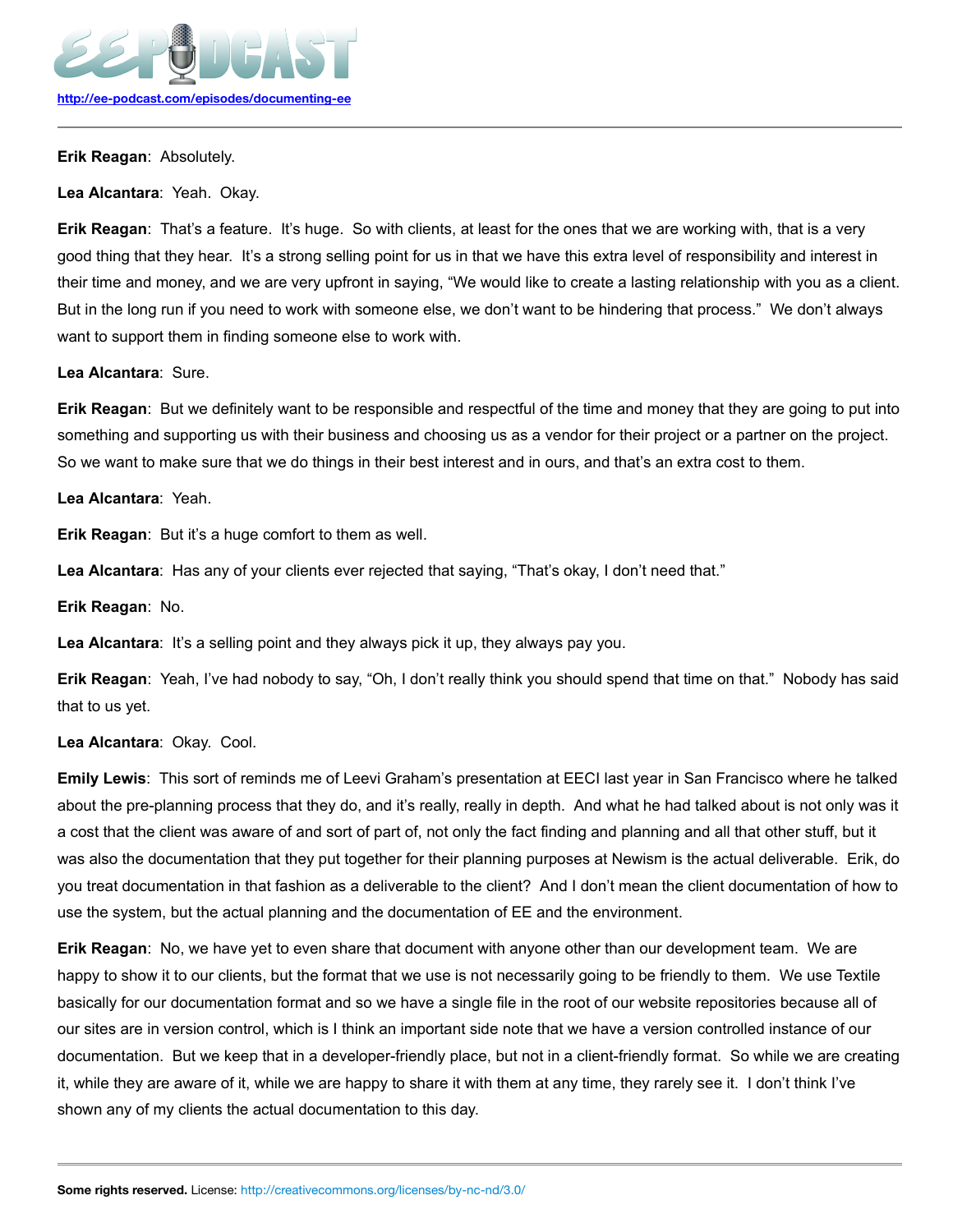

**Lea Alcantara**: Interesting, because I'm looking into one of my major clients into doing giant documentation. I know after the fact, which is bad, but…

#### **Erik Reagan**: Better than never.

**Lea Alcantara**: Yes, exactly. But I'm thinking of doing it in a more public form, nothing like super complicated, but basically a blog with categories where we just type out whatever the documentation and whatever the subject is in associated to a category and have it publicly viewable. Now, I don't really necessarily think that my client cares. It's really just more for me and my team, but I find it interesting that while you say that you can make your file accessible to your client and it's not really a big deal if they ask for it, but your first choice is to make it not as easily accessible.

#### **Erik Reagan**: Yeah.

**Lea Alcantara**: Is there a particular reason why, or is it that what just happened in terms of workflow?

**Erik Reagan**: That's just what happens, specifically because they still receive other documentation from us in terms of the actual site management. And if they see evidence of that being produced, I mean in my experience, don't doubt that you've done the other documentation.

#### **Lea Alcantara**: Sure.

**Erik Reagan**: And so, with us telling them that we can give it to them if they need it seems to have been enough so far, so just supply some context. I really like talking about doing documentation stuff, but our company, we only build a few websites a year. So far we've only done a half dozen to a dozen or so of these, so there is not a large test base for us saying that nobody wants to see the documentation or anything like that.

## **Lea Alcantara**: Okay.

**Erik Reagan**: But in our experience, it has worked that well in that they hear us in saying that it's there, but they haven't really expressed too much interest in seeing it. I guess maybe the level of scare we give them in saying, "This is for developers and you won't understand it."

#### **Lea Alcantara**: Interesting.

**Emily Lewis**: So Erik, I'm curious about the style of your documentation as well as content of it. So when I'm talking about style, I'm just curious, if you are using different flags or separators to delineate different types of content or an order in which the documentation starts at the top and continues through, so organization and visual presentation of the style. But then kind of how detailed do you get with your documentation? I mean, where do you draw the line, like how far down the rabbit hole do you go in terms of documentation?

**Erik Reagan**: Sure. Well, to start that off, the way that we separate out different sections of our documentation is just by leveraging some of the Textile syntax. So as an example, I use TextMate as my editor daily and it was a Textile bundle that does some highlighting and some formatting for me right within TextMate to show me kind of a visual hierarchy of things. I can, with TextMate, also preview that Textile document as rendered HTML or I can even convert it to HTML, which sometimes helps read through some of the longer document files. But in addition to that, it is actually some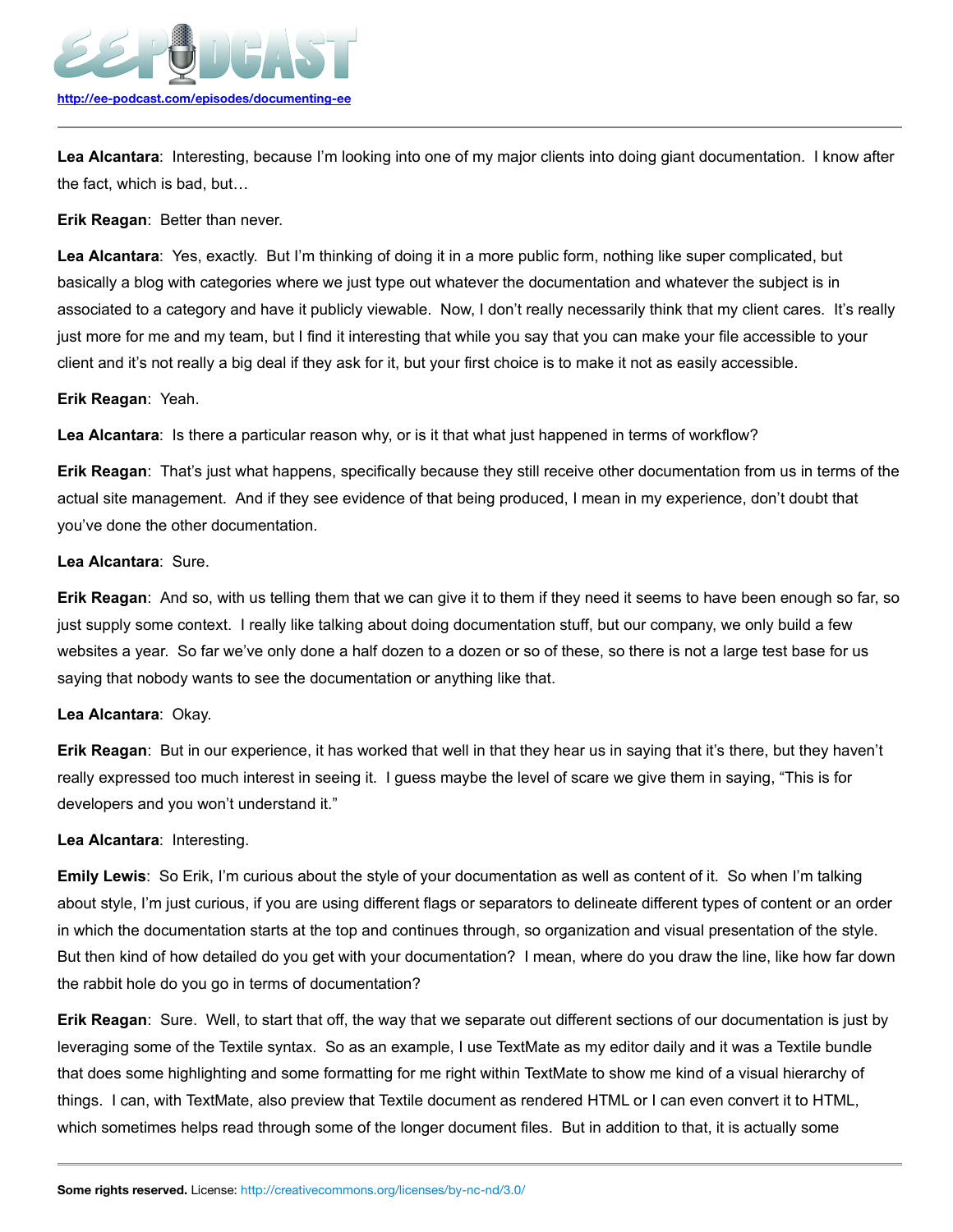

interesting timing. About a week ago on a Friday, I had this idea to basically make a small add-on that took our documentation flat file and parse it into an ExpressionEngine control panel-friendly format.

#### **Emily Lewis**: Oh.

**Erik Reagan**: The reason that came up, I guess, this is kind of a side note, I've talked to a number of people about the way that we do our documentation. Some people really liked the idea that it's a flat file and tracked in version control and developers can just open it right there within the repository. But other people are like, "Well, I want it in the control panel. Why don't you just make it into a separate channel with ExpressionEngine and build out some templates to show you documentation that way."

And really my stand on that has been that the site might go down sometime. What if you need your documentation because your site is broken, and then your documentation is in the broken site. So I never wanted to lean on that.

**Lea Alcantara**: Good point. I never really thought about that.

**Erik Reagan**: So in the past, I've just essentially sat on this flat file, but for whatever reason, about a week ago, I was thinking through the idea of making this flat file accessible within the control panel, so we could have the best of both worlds. So now, I sat down for a few hours and put together a little add-on, actually named DevDocs, that takes my Textile formatted documentation and spits it out into a control panel-friendly HTML almost paginated type documentation. So it basically just looks through the Textile document for each one tag and makes that a separate page.

**Emily Lewis**: Oh, wow.

**Erik Reagan**: And the reason I did that is specific to a project we are now where it's a pretty involved project. So the documentation was getting pretty long and it was also a team project where I needed some folks on board who I didn't initially know I was going to need in our planning process. So I needed a way where I didn't have to run through, "Okay, this is where our documentation file is and this is how we are going to be working together." Instead I was able to get this little add-on together so that everybody now, instead of referencing the flat file, I think everybody go to source this just to the control panel, and I'm the only one probably using the flat file now because the control panel is actually pretty.

#### **Emily Lewis**: Yes.

**Erik Reagan**: It's visually stimulating and sometimes the text document is, even to other developers, sometimes they want to get out of the text editor.

**Emily Lewis**: Are you going to be making that add-on available to other people or doing blog post talking about it at all?

**Erik Reagan: It's already up on our GitHub account. So if you are curious at taking a look at it, it's [GitHub.com/focuslabllc](https://github.com/focuslabllc)** and it's just called DevDocs. And I threw it up just so that people could take a look at it. It's going to be up there forever. I mean, we are not trying to sell this or anything. It's just part of our development process. With tools for our development process, we are not necessarily in a situation where we want to sell something with that. So it's up there now. It only supports Textile formatted documents, but we are going to actually make it a little bit more robust where you can mark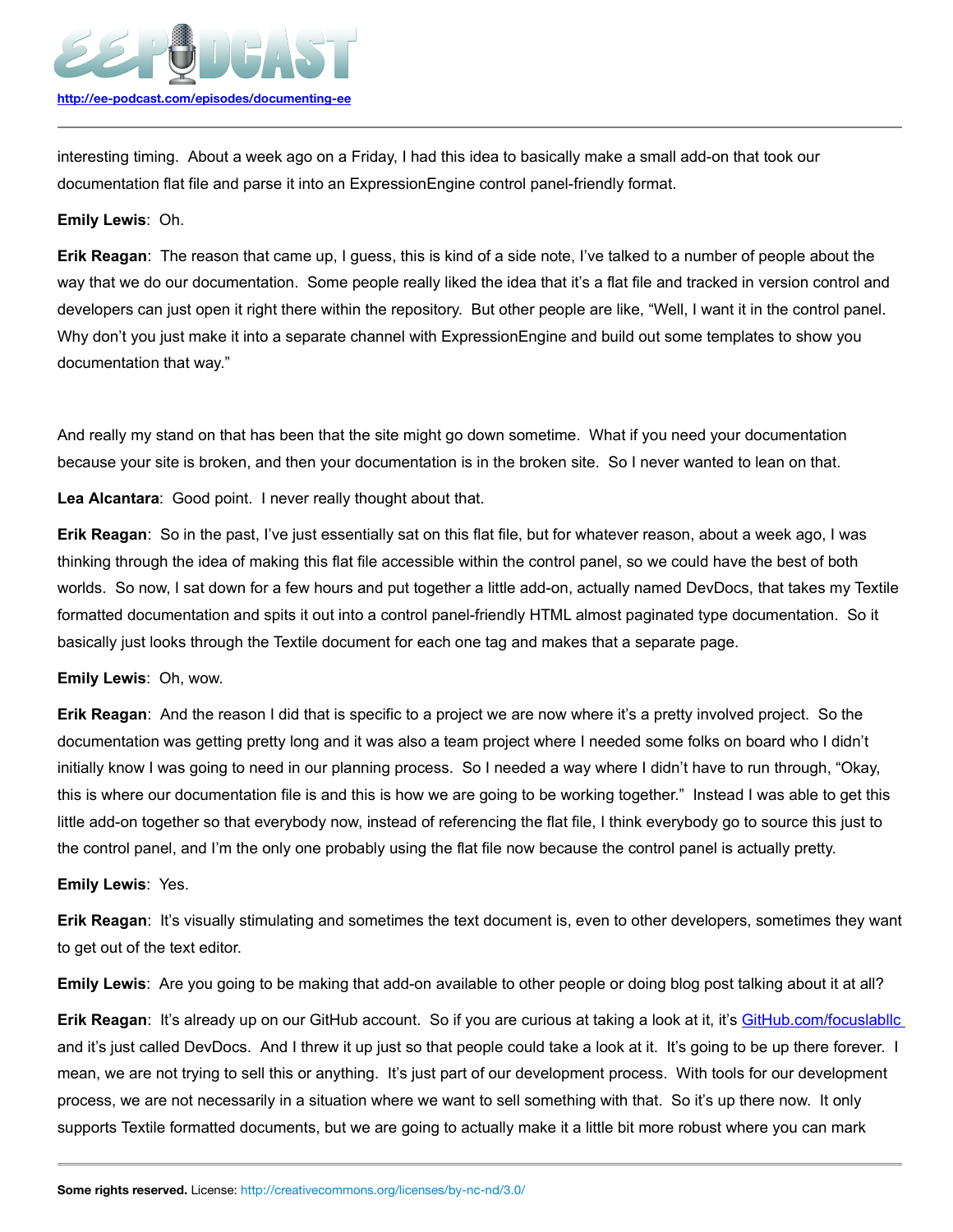

down or a few other approaches and make it a little more customizable so people can use it without our specific format requirements. But for now, that's what it does. It's pretty basic and it's working really well. It also caches your documents, so you are not always trying to parse a file on that page load, but that's a little probably more technical information than we wanted today.

**Lea Alcantara**: I have a question in terms of…

## **Erik Reagan**: Sure.

**Lea Alcantara**: You mentioned that the flat file was version controlled and et cetera and so forth, but all your documentation is in one flat file. So then how do your team members understand which part of the documentation has changed?

**Erik Reagan**: Well, that's just the beauty of version control. And that will vary based on someone's experience with using version control. You can always run a diff or difference against one revision to another and it will just highlight the things that are changed. So being familiar with the version control process makes that pretty simple.

**Lea Alcantara**: So in terms of the control panel add-on that you created, is that reflected when you are changing or not at all then?

**Erik Reagan**: That is not reflected in the control panel unless I intentionally do something. So for example with Textile, I can add a class to a line of text if I want to by wrapping a word in parenthesis and putting it in a certain spot and then it will give something a class. So we have a class of NOTICE and it's basically just my way of flagging it for somebody right now. It's kind of experimental way just because it's only something we've been using on this most recent project since we are finally in the control panel with the documentation rather than just a flat file. So I'll do that. If something is new and needs to be done or reviewed prior to that notice going away. So it's working so far, I think, and it's maybe not the best approach, but it's not something that we've had a need for it until now. So we are kind of experimenting with that same changes from the control panel side of that documentation.

# **Emily Lewis**: Yeah.

**Lea Alcantara**: So I guess that's a bit of a benefit in the other approach where let's say you just create a blog or a new channel with the entries. Because if you have one entry per like little thing that you are documenting, if you change one thing, it's very clear in the control panel just in EE or whatever system you are using if you wanted to show most recently updated entries, that shows up right at the front without you having to go into flat files or anything because that's how the system is built. Would you say that's true?

**Erik Reagan**: Yeah, I'd say that's true.

# **Lea Alcantara**: Yeah.

**Erik Reagan**: And if that's the desired workflow for you, then a Wiki-style documentation is probably best. I favored the flat file approach, but in the end, it doesn't really matter how you are documenting your project as long as you are documenting it.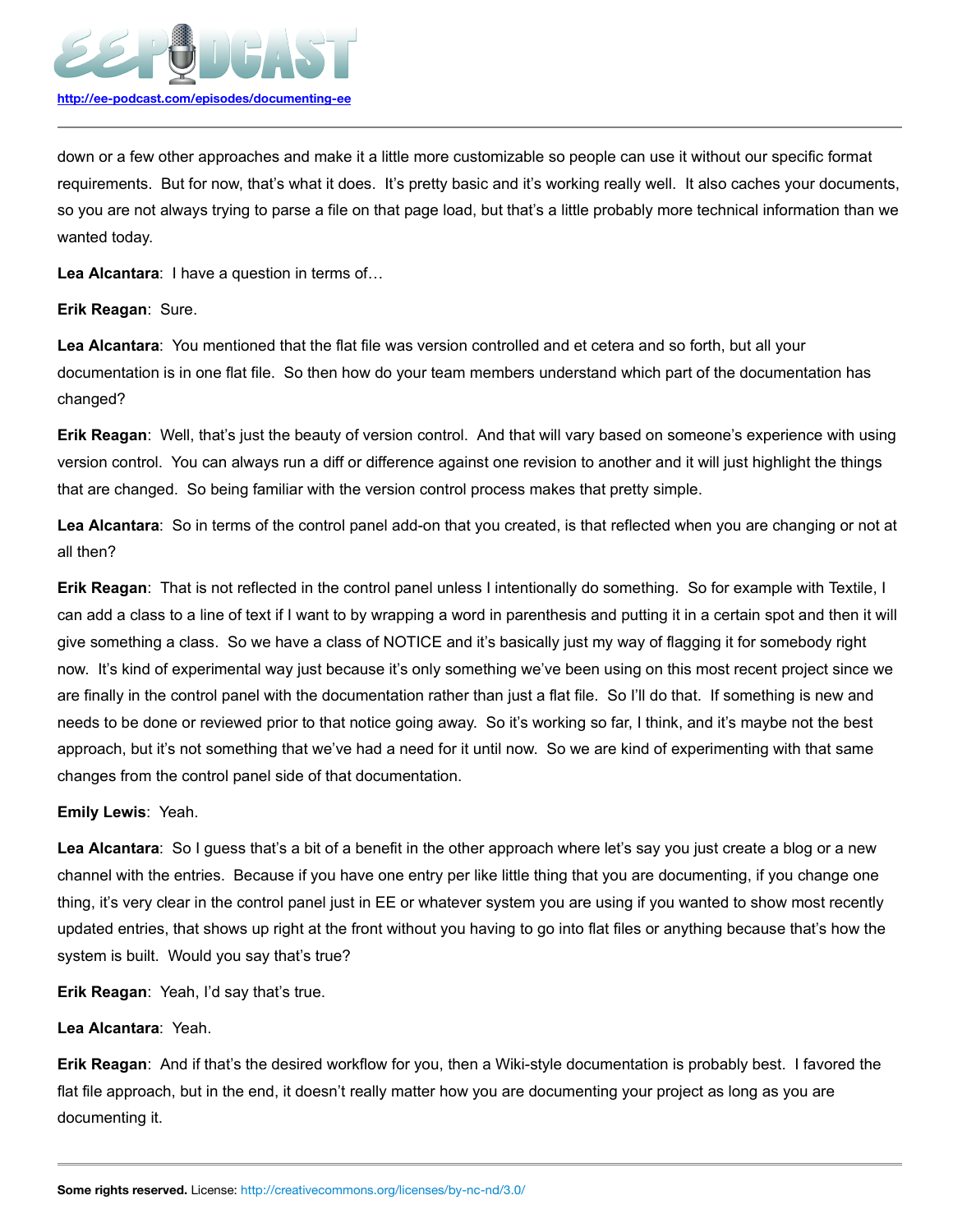

## **Lea Alcantara**: Yeah.

**Erik Reagan**: So if you have more of a Wiki workflow or a channel entries workflow, then more power to you. It's definitely still works. So it's just a matter of what works for you, what works for your team and running with that.

**Emily Lewis**: And as you are figuring out, how do you know how much documentation to do? Like how much is too much? I mean, is there such a thing as too much and it becomes an ineffective use of time?

**Erik Reagan**: I think that there is such a thing as too much, but I don't think I've met that point yet, so I'm not too sure when that hits. It's hard to say just because of the range in projects that we work on. Some of them are just ridiculously simple and the only reason we use EE is because we know it better than WordPress. It's one of those things where the documentation is very, very light in that they have a blog and they've got a home page with some stuff that's customized, but really they don't use many channels. We still document those and it doesn't take much time at all, and usually those are smaller documents. And then we've got sites where we work with numerous outside vendors and numerous custom add-ons and have four or five environments and 15 different channels with content and 20 channels sometimes. That's when it gets to the point where you want to consider am I documenting too much, but we haven't really hit that issue. So I'm not really sure what that would look like or feel like. But I do think that that point does exist.

**Emily Lewis**: And do you happen to have an opinion? I was doing a little bit of research before we talked to you. I found a lot of stuff online. There happened to be some people out there who, I don't want to say their anti-documentation, but they are more pro-self-describing or self-documenting code as opposed to you creating a separate document for your documentation, but writing your code, your markup, your CSS or whatever it's going to be in a very self-describing way as being the preferred way of documentation. Do you happen to have an opinion about that?

**Erik Reagan**: I haven't seen or heard it, but I have an initial reaction to it. I don't like it in the context of ExpressionEngine.

# **Emily Lewis**: Sure.

**Erik Reagan**: Again, it just goes back to how many ways we can do one thing in ExpressionEngine, and ultimately, I might bring somebody on my team who has never used EE, but they have a really strong PHP and MySQL background and I need them to kind of understand some of the pieces of ExpressionEngine without maybe sitting down with him and clicking through everything. In that case, they might not know where to look for these templates that might be self-documented or whatever. So I still see a lot of value in having a single outside file that's kind of a overview of the project at large.

**Emily Lewis**: Yeah, my initial impression of that sort of idea of self-describing is that it seems to me it's probably a good practice to support good documentation.

## **Erik Reagan**: Sure.

**Emily Lewis**: Where you can be self-describing, even with something as simple as your class and ID naming for HTML or CSS, be self-describing so that it's clear to someone or yourself later. But yeah, my personal feeling is that it probably can go hand in hand with good documentation, but I can't see a way of making it or replace it.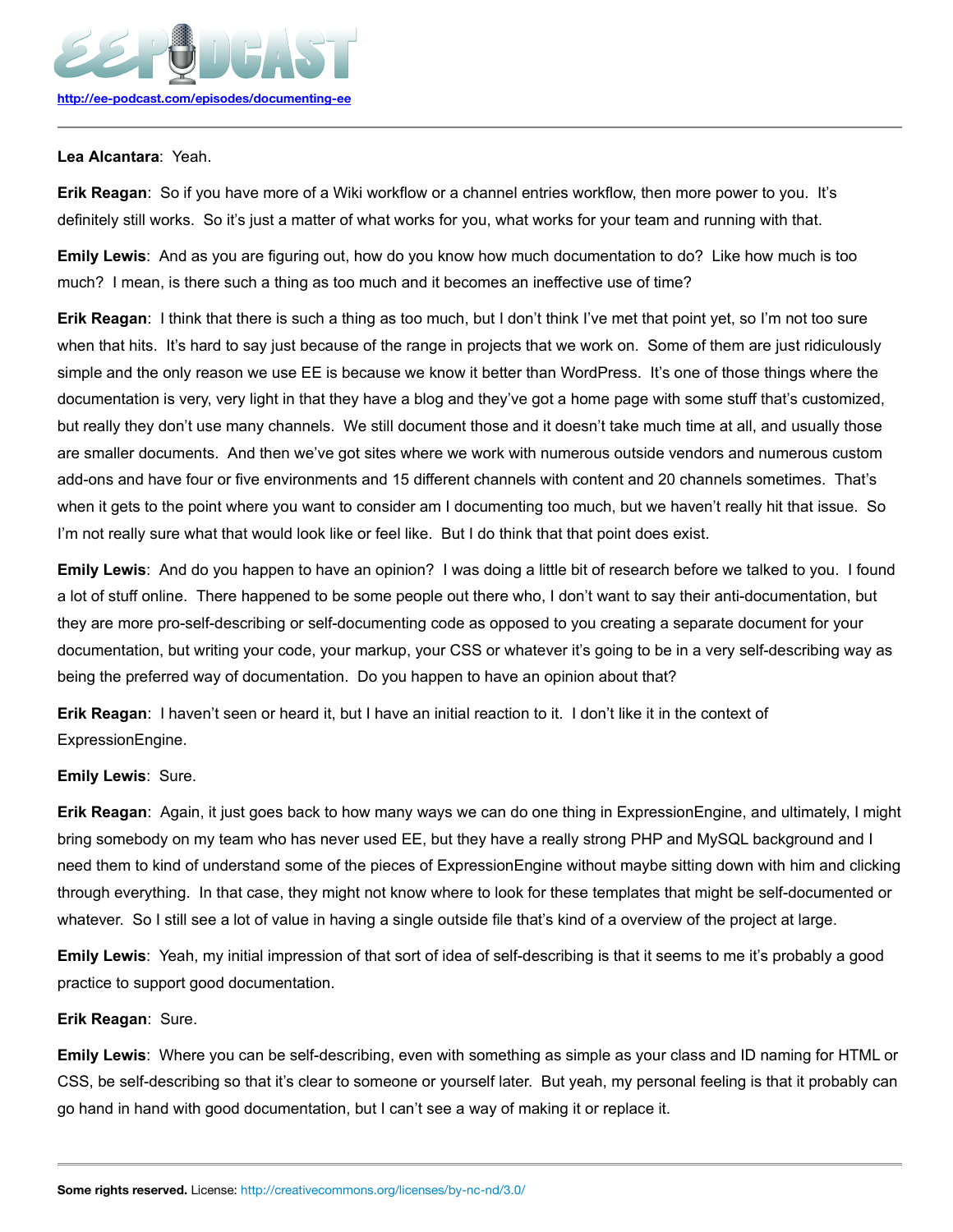

**Erik Reagan**: Yeah, I think that this self-describing is a good practice in general, even if you are not doing documentation. I hadn't really sort of heard that phrase, but it's definitely a coding style that we encourage and require from people we work with. After I gave that initial presentation at the Engine Summit, I came across an article by Tom Preston-Werner, who is one of the co-founders of GitHub and he has a stance on, essentially, I don't know if he coined the phrase or where it came from, but it's readme driven development, so there are a lot of development processes that are abbreviated with something, fill in the blank driven development. So if you are talking to Steven Lewis, you will probably hear him talk about test-driven development. There is also behavior-driven development and a lot of other ones, and so there is this idea of readme driven development, which is you don't start your project until you've written a readme file.

## **Lea Alcantara**: Interesting.

**Erik Reagan**: And so I found that, and I found it to be very much in line with what I was trying to think about and he actually discussed that there are some differences between the idea of readme driven development and documentation driven development, whereas documentation driven development is more of you create this huge file that covers every little detail and then start, which is kind of a waterfall programming approach and then compared that to what he says is readme driven development, which is much more high level, cover your bases, talk about what you are going to do and then do it rather than every little detail.

But I think that even within any of these development processes, you have this kind of self-described approach of writing code, which is just a good practice in general. So if any of you are working on websites or especially add-ons or anything, there is a really good resource on the Pragmatic Bookshelf and it's called the *Pragmatic Programmer*. It's kind of like the little bible that teaches some programmers. That's something that I think maybe will be beneficial to a lot of the listeners to check out.

**Lea Alcantara**: So I think we are going to wrap up. Before we go, I do have one last question. Do you have any tips for our listeners over what particular parts in ExpressionEngine you think they have to, like no questions asked, they have to document these parts?

**Erik Reagan**: Templates.

# **Lea Alcantara**: Templates.

**Erik Reagan**: If you start anywhere, start with documenting your templates from the inside out, and I mean, the beauty of ExpressionEngine is that you've got these comments that you can add in EE commenting versus HTML commenting in that it's not ever displayed in the HTML that's produced. And writing comments to yourself and other developers directly within the template is really, really beneficial. So my official stance on the template stuff is that if you only take away one thing from the documentation approach from me is that leaving comments in your ExpressionEngine template is a must, regardless of your level of experience just because of the benefits you get from there. Some people don't like the idea just because it messes with the white space in the rendered HTML.

**Lea Alcantara**: Sure.